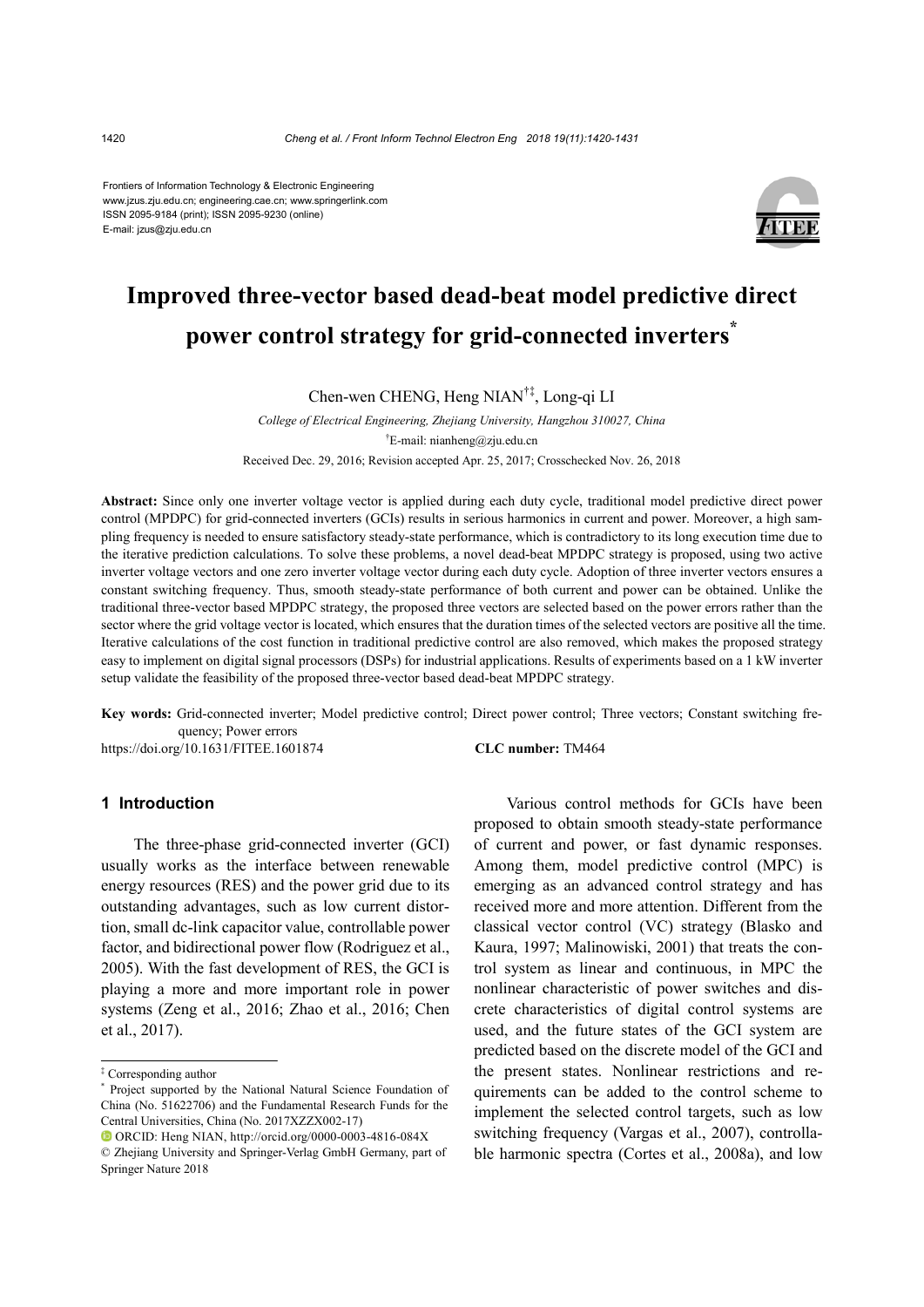common mode voltage (Dekka et al., 2017).

Model predictive direct power control (MPDPC) (Cortes et al., 2008b; Song et al., 2014) is one category of MPC strategies, and has the integrated advantages of both MPC and direct power control (DPC). In MPDPC, active power and reactive power are directly controlled without current loops. Thus, the control system is simple and compact. Based on the discrete model of the GCI, different values of active and reactive powers can be predicted with all available inverter vectors. The most suitable inverter vector that leads to the minimum value of the cost function is selected, which will be implemented during the next duty cycle.

However, the selection process is intuitive and varying switching frequency is inevitable (Zhang et al., 2013, 2014). As a result, a broad-band harmonic spectrum would be generated, which is difficult to suppress with a commercial power filter. Moreover, the conventional MPDPC strategy implements a single inverter voltage vector during each duty cycle, so serious harmonics will appear in current and power. To improve the steady-state performance of the MPDPC strategy, a high sampling frequency is needed, which is contradictory to its long calculation time due to the iterative calculation process for predictions.

To improve the steady-state operational performance, the two-vector based MPDPC strategies were introduced (Zhang and Zhu, 2011; Zhang et al., 2013, 2014, 2016; Choi and Lee, 2015; Fang et al*.*, 2016). Two voltage vectors work together with suitable duration times calculated by minimizing the cost function. However, the active and reactive power errors cannot be removed simultaneously with only two vectors (Cheng et al*.*, 2017). Moreover, a varying switching frequency is inevitable.

To eliminate the active and reactive power errors at the same time, a novel MPDPC strategy implementing two adjacent active inverter voltage vectors and one zero inverter voltage vector was proposed by Larrinaga et al*.* (2007). The drive signals were arranged into a symmetrical 3+3 pattern so that a constant switching frequency can be obtained. The three voltage vectors were selected based on the sector where the grid voltage vector is located. Their duration times can be predicted according to the dead-beat principle. However, as pointed out by Hu and Zhu

(2013), Hu (2013), and Cheng et al. (2017), the calculated duration times would be negative due to this voltage vector selection method, which could not be implemented in practical applications and thus will deteriorate the system performance.

Hu and Zhu (2013) tried to solve the above problem by reselecting the active inverter voltage vector, which, however, increases the switching frequency and the computational burden on the digital signal processor (DSP). Another approach was proposed by Hu (2013), where the required inverter voltage vector can be calculated by introducing the virtual flux, and the negative duration time can be avoided. However, calculation of the virtual flux involves the integral of grid voltages. The integral initial value may influence the selection of the voltage vectors. Cheng et al. (2017) proposed a novel method with optimized switching patterns based on an automatic updating mechanism, which updates the pre-selected vectors to more suitable ones when the duration times are negative. However, the method is complicated.

It was pointed out by Aguilera et al*.* (2013) and Vazquez et al*.* (2015) that there exist both magnitude and phase differences between the grid voltage vector and the required inverter voltage vector when the power flows through the GCI system. So, it may be not precise to select the inverter voltage vectors based on the sector where the grid voltage vector is located. Vazquez et al*.* (2015) adopted a cost function to evaluate all the possible combinations of adjacent active inverter voltage vectors, and the one that has the minimum cost function value was selected for implementation during the next duty cycle, which is difficult to use in commercial DSPs.

A novel three-vector based dead-beat MPDPC strategy is proposed for the GCI in this paper. The three inverter voltage vectors are selected based on the active and reactive power errors rather than the sector where the grid voltage vector is located, which ensures positive duration times of the selected vectors. Compared with the methods proposed by Hu and Zhu (2013), the proposed one does not need to judge the sign of the predicted duration times, and the corresponding calculation of duration times for the newly selected voltage vectors is avoided. No additional virtual flux as in Hu (2013) is needed. We will first summarize the principles of the one-vector, two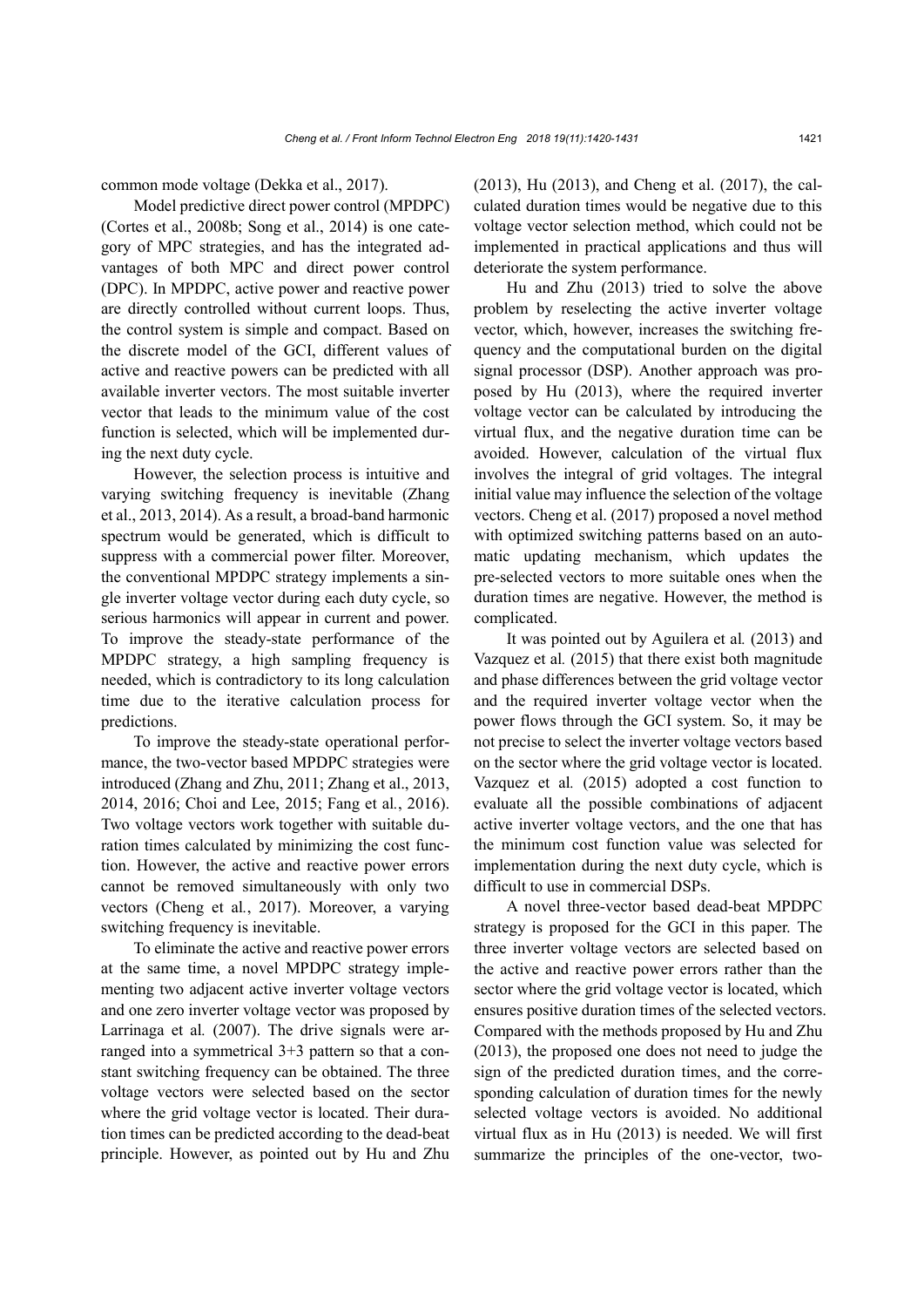vector, and conventional three-vector based MPDPC strategies. The drawback of the conventional threevector based MPDPC due to negative duration times is explained. Then the proposed strategy is discussed in detail. Finally, an experimental setup is constructed and the experimental results are provided.

# **2 Dead-beat MPDPC strategy**

First, the mathematical model of GCI is given for prediction purposes. Then the principles of one-vector, two-vector, and conventional three-vector based MPDPC strategies are briefly described. In the conventional three-vector based MPDPC strategy, the predicted duration times of the active inverter voltage vectors, selected based on the angular position of the grid voltage vector, turn out to be negative in some regions.

## **2.1 Predictive model of GCI**

The schematic of the three-phase GCI is shown in Fig. 1. The mathematical model in the stationary *αβ* reference frame can be written as

$$
\boldsymbol{u}_{g\alpha\beta} = R_g \boldsymbol{i}_{g\alpha\beta} + L_g \frac{d\boldsymbol{i}_{g\alpha\beta}}{dt} + \boldsymbol{v}_{g\alpha\beta},
$$
 (1)

where *u*g*αβ*, *i*g*αβ*, and *v*g*αβ* are the grid voltages, currents, and inverter voltages in the *αβ* reference frame, respectively, and  $L_g$  and  $R_g$  are the inductance and parasitic resistances of the grid-connected filter, respectively.



**Fig. 1 Schematic of the three-phase grid-connected inverter (GCI)**

Based on instantaneous power theory, the apparent power generated into the grid can be written as

$$
\mathbf{S} = P_{\mathrm{g}} + \mathrm{j}Q_{\mathrm{g}} = -\frac{3}{2}(\hat{\boldsymbol{i}}_{\mathrm{g}\alpha\beta} \cdot \boldsymbol{u}_{\mathrm{g}\alpha\beta}),\tag{2}
$$

where  $\sim$  indicates the conjugate value.

The derivative of the apparent power is written as

$$
\frac{dS}{dt} = -\frac{3}{2} \left( \frac{d\hat{i}_{g\alpha\beta}}{dt} u_{g\alpha\beta} + \frac{d u_{g\alpha\beta}}{dt} \hat{i}_{g\alpha\beta} \right)
$$
  
\n
$$
= -\frac{3}{2} \left[ u_{g\alpha\beta} \frac{1}{L_g} (\hat{u}_{g\alpha\beta} - R_g \hat{i}_{g\alpha\beta} - \hat{v}_{g\alpha\beta}) + j \omega \hat{i}_{g\alpha\beta} u_{g\alpha\beta} \right] (3)
$$
  
\n
$$
= \frac{1}{L_g} \left[ -\frac{3}{2} U_g^2 + (R_g - j \omega L_g) S + \frac{3}{2} u_{g\alpha\beta} \hat{v}_{g\alpha\beta} \right],
$$

where  $U_{\rm g}$  is the amplitude of the grid voltage vector and  $\omega$  is the angular speed of the grid voltage vector.

### **2.2 One-vector based MPDPC**

The MPDPC strategy for the GCI was first proposed by Cortes et al*.* (2008b). During each duty cycle, future active and reactive powers at the beginning of the next duty cycle can be predicted by evaluating all the possible inverter voltage vectors. Then a cost function is adopted to select the most suitable inverter voltage vector that results in the minimum cost function value. The selected inverter voltage vector will be implemented during the next duty cycle. The delay compensation proposed by Cortes et al*.* (2008b) is adopted in this study. The detailed predictive algorithm is deduced as follows.

Assume that  $s_p^k$  and  $s_q^k$  are the gradients of the active and reactive powers at instant  $t^k$  for the selected voltage vector calculated during the last duty cycle, which can be calculated based on Eq. (3) as

$$
\begin{cases}\ns_p^k = \frac{1}{L_g} \left[ -\frac{3}{2} (U_g^k)^2 + R_g P_g^k + \omega L_g Q_g^k \right. \\
\left. + \frac{3}{2} (u_{g,\alpha}^k v_{g,\alpha}^k + u_{g,\beta}^k v_{g,\beta}^k) \right], \\
s_q^k = \frac{1}{L_g} \left[ R_g Q_g^k - \omega L_g P_g^k + \frac{3}{2} (u_{g,\beta}^k v_{g,\alpha}^k - u_{g,\alpha}^k v_{g,\beta}^k) \right].\n\end{cases} \tag{4}
$$

The active and reactive power  $P_{\rm g}^k$  and  $Q_{\rm g}^k$  at instant  $t^k$  can be calculated using Eq. (2). Then, the active and reactive powers  $P_{g}^{k+1}$  and  $Q_{g}^{k+1}$  at instant  $t^{k+1}$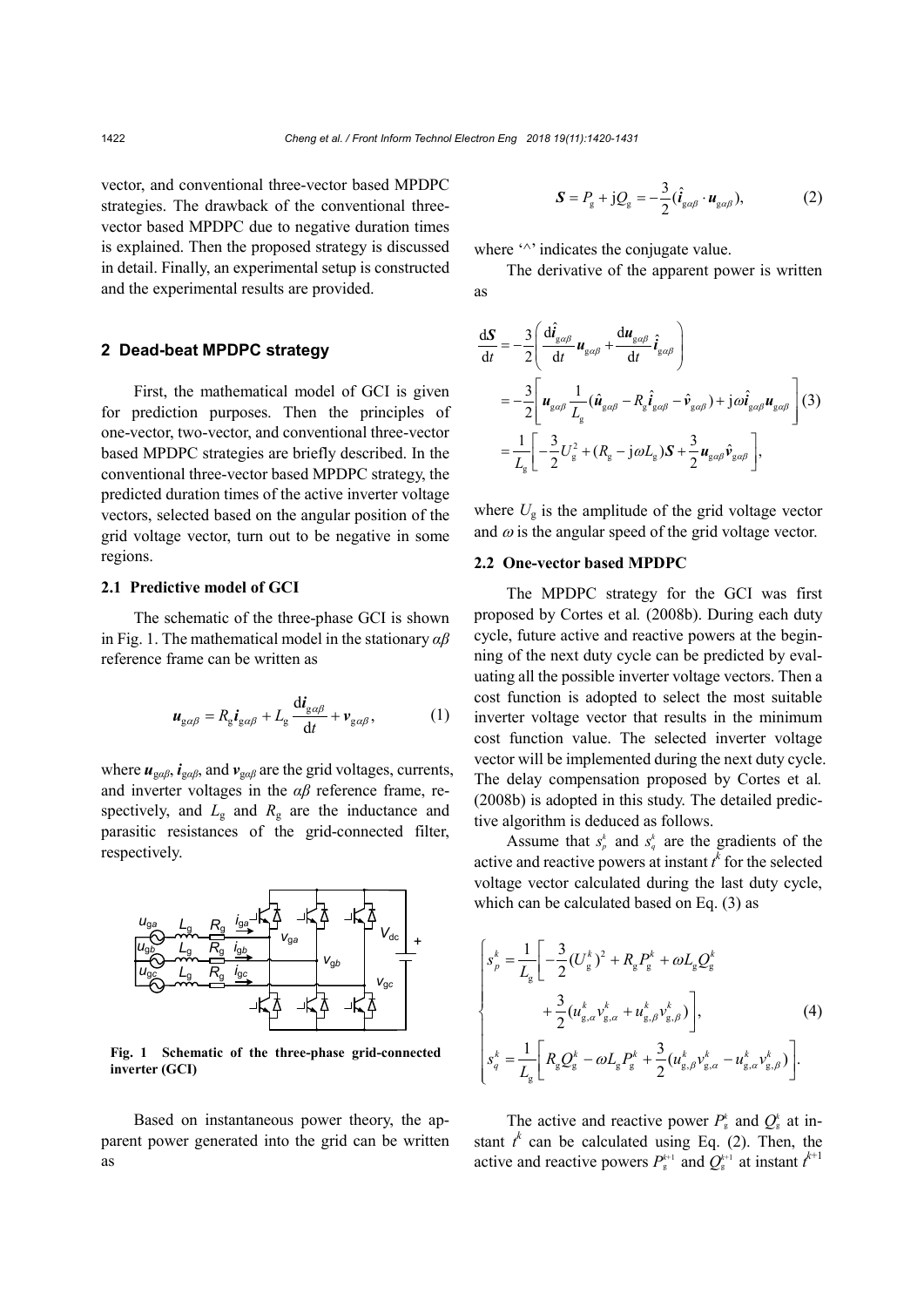can be predicted using the first Euler difference equation for delay compensation:

$$
\begin{cases} P_{\rm g}^{k+1} = P_{\rm g}^k + s_p^k T_{\rm s}, \\ Q_{\rm g}^{k+1} = Q_{\rm g}^k + s_q^k T_{\rm s}, \end{cases} \tag{5}
$$

where  $T_s$  is the control period of the duty cycle.

Based on the compensated powers  $P_{g}^{k+1}$  and  $Q_{g}^{k+1}$ , the iterative prediction process of evaluating all the possible inverter voltage vectors can be implemented to obtain the future powers  $P_{g}^{k+2}$  and  $Q_{g}^{k+2}$  at instant  $t^{k+2}$ .

$$
\begin{cases}\nP_g^{k+2} = P_g^{k+1} + s_p^{k+1} T_s, \\
Q_g^{k+2} = Q_g^{k+1} + s_q^{k+1} T_s.\n\end{cases}
$$
\n(6)

In a three-phase two-level inverter, there exist seven different inverter voltage vectors, and seven different predicted powers of  $P_{\rm g}^{k+2}$  and  $Q_{\rm g}^{k+2}$  can be obtained. To select the most suitable voltage vector, a cost function defined in Eq. (7) is used:

$$
\text{CF} = (P_{\text{g}}^{*,k+2} - P_{\text{g}}^{k+2})^2 + (Q_{\text{g}}^{*,k+2} - Q_{\text{g}}^{k+2})^2. \tag{7}
$$

The inverter voltage vector that has the minimum cost function value would be implemented during the next duty cycle so that the real active and reactive powers can always follow their reference values.

As can be seen, the conventional MPDPC strategy employs a single inverter voltage vector during each duty cycle. Thus, large ripples would be generated in the line current and power. Moreover, the iterative prediction process increases the computational burden on the DSP. To improve the steady-state operational performance of GCI, a two-vector based MPDPC strategy has been proposed.

## **2.3 Two-vector based MPDPC**

The two-vector based MPDPC strategy implements two inverter voltage vectors during each duty cycle. Two problems need to be solved for the two-vector based MPDPC strategy: selection of inverter voltage vectors and calculations of their duty times. The first active inverter voltage vector can be selected among the six active inverter voltage vectors in a way similar to that of the one-vector based

MPDPC strategy. The second inverter voltage vector could be either the zero inverter voltage vector (Zhang and Zhu, 2011, Zhang et al., 2013, 2014; Choi and Lee, 2015) or the active inverter voltage vector (Fang et al., 2016; Zhang et al., 2016).

The delay compensation is similar to that in the one-vector based MPDPC strategy and will not be repeated here. Assume that at  $t^{k+1}$ ,  $s_1$  and  $s_{11}$  are the active and reactive power gradients when applying the first active vector,  $s_2$  and  $s_{22}$  the power gradients when applying the second active vector, which can be calculated as shown in Eq. (4) by replacing  $k$  with  $k+1$ , and  $t_1$  the duration time that the first vector lasts. The system power at  $t^{k+2}$  can be calculated as

$$
\begin{cases}\nP_g^{k+2} = P_g^{k+1} + s_1 t_1 + s_2 (T_s - t_1), \\
Q_g^{k+2} = Q_g^{k+1} + s_{11} t_1 + s_{22} (T_s - t_1).\n\end{cases} \tag{8}
$$

The cost function is still defined as Eq. (7). The minimum value of CF can be obtained if the following condition is satisfied:

$$
\frac{\text{dCF}}{\text{d}t_1} = 0. \tag{9}
$$

Thus,  $t_1$  can be obtained by solving Eq. (9):

$$
t_{1} = \frac{(P_{g}^{*,k+2} - P_{g}^{k+1})(s_{1} - s_{2}) + (Q_{g}^{*,k+2} - Q_{g}^{k+1})(s_{11} - s_{22})}{(s_{1} - s_{2})^{2} + (s_{11} - s_{22})^{2}} + \frac{T_{s}(s_{2}^{2} + s_{22}^{2} - s_{1}s_{2} - s_{11}s_{22})}{(s_{1} - s_{2})^{2} + (s_{11} - s_{22})^{2}}.
$$
\n(10)

However, only  $t_1$  can be controlled in the twovector based MPDPC strategy, but there are two control targets: active and reactive power errors. Thus, there are still power errors in the two-vector based strategy.

#### **2.4 Conventional three-vector based MPDPC**

In the conventional three-vector based MPDPC strategy proposed by Larrinaga et al. (2007), the three inverter voltage vectors are selected (Fig. 2). When the grid voltage vector locates in sector I,  $V_1$ ,  $V_2$ , and  $V<sub>7</sub>$  are chosen as the active and zero vectors. Table 1 lists the vector selection results in all the six vectors,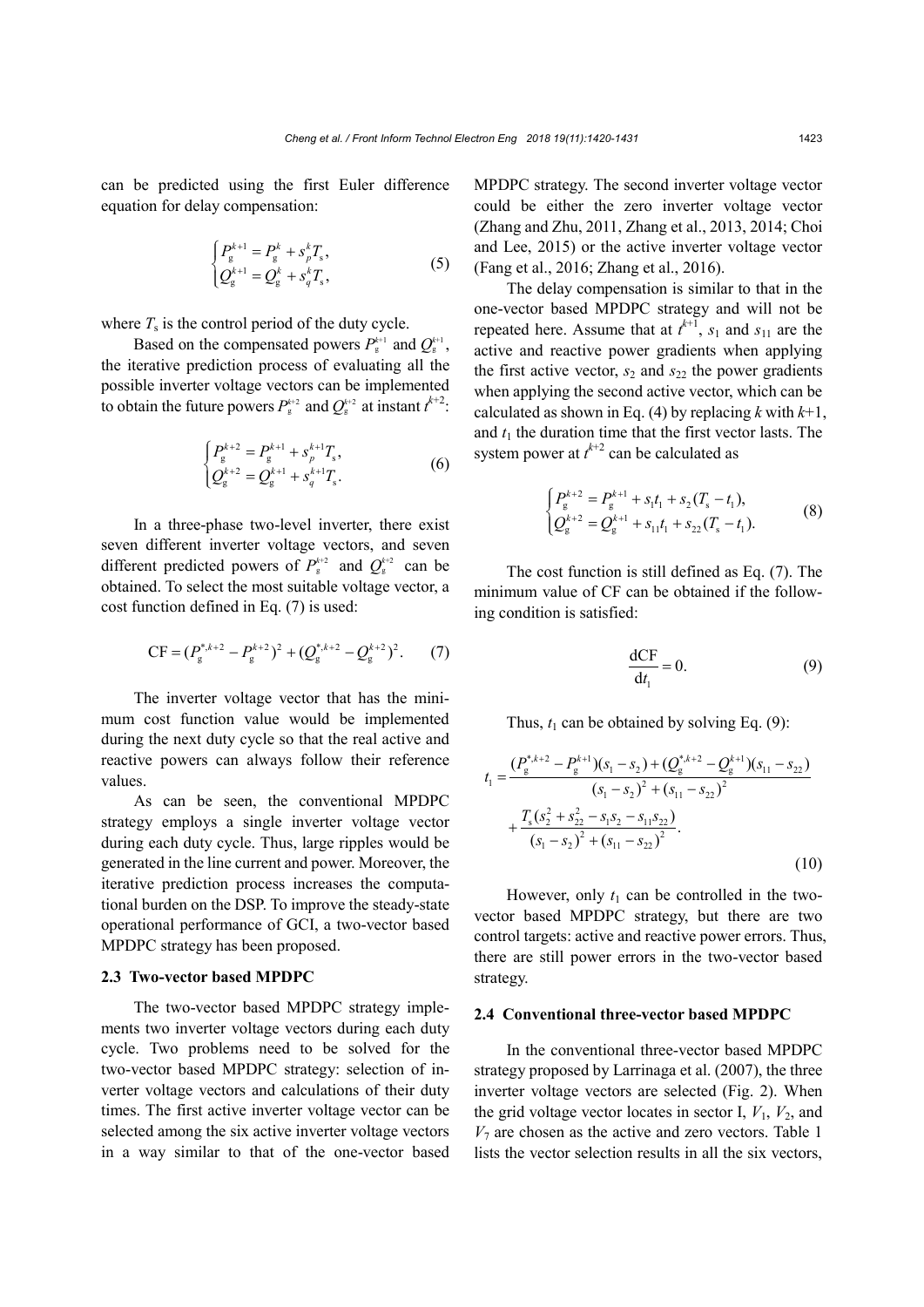where  $V_{\text{a1}}$  and  $V_{\text{a2}}$  are the two active vectors and  $V_{\text{zero}}$ is the zero vector.



**Fig. 2 Sector definition and the inverter voltage vector selection principle**

**Table 1 Inverter voltage vector selection results when using the conventional dead-beat MPDPC strategy**

| Sector | $V_{\rm a1}$ | $V_{a2}$       | $V_{\rm zero}$ |
|--------|--------------|----------------|----------------|
|        | $V_1$        | $V_{2}$        | V7             |
| П      | $V_3$        | V <sub>2</sub> | $V_0$          |
| Ш      | $V_3$        | $V_{4}$        | $V_{\tau}$     |
| IV     | $V_5$        | $V_{4}$        | $V_0$          |
| V      | $V_5$        | $V_6$          | V7             |
| VI     | v,           | V6             | $V_0$          |

 $s_1$ ,  $s_1$ ,  $s_2$ , and  $s_2$  have the same definitions as in the two-vector based MPDPC strategy. Moreover, assume that  $s_0$  and  $s_{00}$  are the active and reactive power gradients respectively when applying the zero vector.  $s_1$ ,  $s_{11}$ ,  $s_2$ ,  $s_{22}$ ,  $s_0$ , and  $s_{00}$  can also be calculated using Eq. (4) by replacing  $k$  with  $k+1$  after delay compensation.  $t_1$  and  $t_2$  are the duration times of  $V_{a1}$ and  $V_{a2}$ , respectively. Then  $V_{\text{zero}}$  will last  $(T_s-t_1-t_2)$ . Thus, the system power at  $t^{k+2}$  can be predicted as

$$
\begin{cases} P_{\rm g}^{k+2} = P_{\rm g}^{k+1} + s_1 t_1 + s_2 t_2 + s_0 (T_{\rm s} - t_1 - t_2), \\ Q_{\rm g}^{k+2} = Q_{\rm g}^{k+1} + s_{11} t_1 + s_{22} t_2 + s_{00} (T_{\rm s} - t_1 - t_2). \end{cases} (11)
$$

To achieve dead-beat control of both active and reactive powers at  $t^{k+2}$ , the following condition should be met:

$$
\begin{cases} P_{\rm g}^{k+2} = P_{\rm g}^{*,k+2}, \\ Q_{\rm g}^{k+2} = Q_{\rm g}^{*,k+2}, \end{cases} \tag{12}
$$

where  $P_{g}^{*,k+2}$  and  $Q_{g}^{*,k+2}$  are the reference values for active and reactive powers, respectively.

Based on Eq. (12), the duration times  $t_1$  and  $t_2$ can be calculated as

$$
\begin{cases}\nt_1 = [(P_g^{*,k+2} - P_g^{k+1} - s_0 T_s)(s_{22} - s_{00}) \\
-(Q_g^{*,k+2} - Q_g^{k+1} - s_{00} T_s)(s_2 - s_0)] \\
\cdot [(s_1 - s_0)(s_{22} - s_{00}) - (s_{11} - s_{00})(s_2 - s_0)]^{-1}, \\
t_2 = [(P_g^{*,k+2} - P_g^{k+1} - s_0 T_s)(s_{11} - s_{00}) \\
-(Q_g^{*,k+2} - Q_g^{k+1} - s_{00} T_s)(s_1 - s_0)] \\
\cdot [(s_2 - s_0)(s_{11} - s_{00}) - (s_1 - s_0)(s_{22} - s_{00})]^{-1}.\n\end{cases} (13)
$$

Then the selected inverter voltage vectors can be applied during the next duty cycle along with their respective duration times.

# **2.5 Drawbacks of conventional three-vector based MPDPC**

The three-vector MPDPC strategy can greatly improve the steady-state performance of the GCI. The active and reactive power errors can be removed simultaneously in one duty cycle, and the dead-beat control effects can be achieved. However, the duration times of the selected inverter voltage vectors may turn out to be negative in some regions because of an inappropriate method of selecting inverter voltage vectors, as illustrated below.

The voltage equation of the GCI has been given in Eq. (1), which can be rewritten as

$$
\boldsymbol{u}_{\rm g} = \boldsymbol{u}_{\rm X} + \boldsymbol{v}_{\rm g},\tag{14}
$$

where  $u_X$  represents the voltage drops on the line resistances and inductances. The vectorial representation of the GCI equation model is shown in Fig. 3. It is assumed that the grid currents  $\boldsymbol{i}_{g}$  lags the grid voltage vector  $u_{\rm g}$  by a power factor angle  $\varphi$ . Due to the existence of  $u_{\text{X}}$ , a phase error  $\delta$  would be generated between the grid voltage vector  $u_{\rm g}$  and the inverter voltage vector  $v_{\rm g}$ .

Take sector I as an example. Although the grid voltage vector  $u_{\rm g}$  lies in sector I, the inverter voltage vector may lie in sector VI due to the phase error *δ*. Based on the conventional three-vector based MPDPC strategy,  $V_1$ ,  $V_2$ , and  $V_7$  are selected and applied. However, it is impossible to synthesize  $v_{\rm g}$  using the combination of  $V_1$ ,  $V_2$ , and  $V_7$  with all positive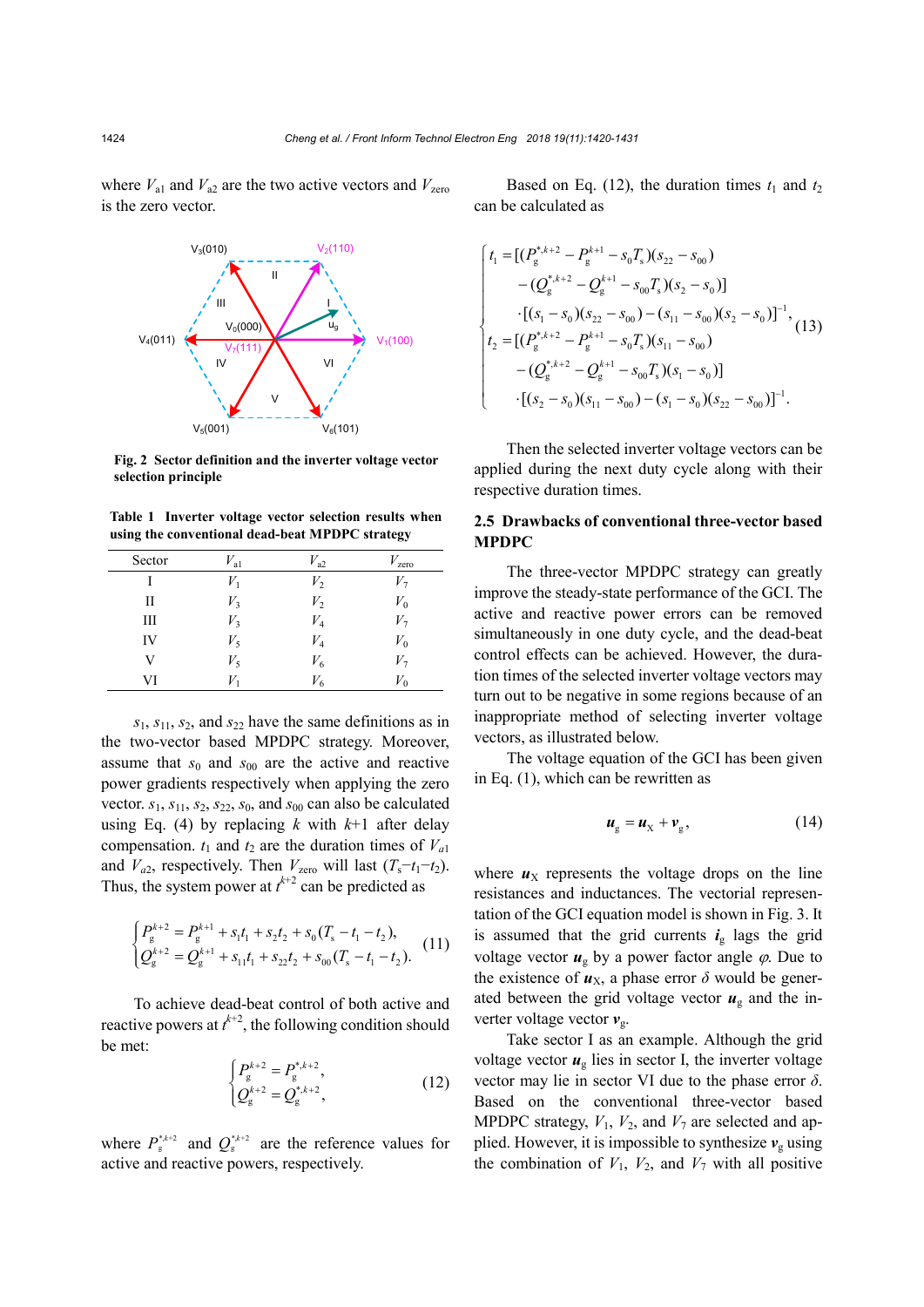duration times. As illustrated in Fig. 3, the duration time  $t_2$  of  $V_2$  would be negative when using Eq. (13) to remove the power control errors. A negative duration time cannot be applied in a real physical system. Thus, power ripples would be generated using the conventional three-vector MPDPC strategy (Hu and Zhu, 2013; Hu, 2013, Cheng et al., 2017).



**Fig. 3 Vectorial representation of the GCI model to illustrate the reason for a negative predicted duration time in the conventional three-vector based MPDPC strategy**

Based on the above analysis, the reason for negative duration times is the inappropriate inverter voltage vector selection method based on the angular position of the grid voltage vector  $u_{\rm g}$ . To solve this problem and improve the system performance, a novel three-vector based dead-beat MPDPC method that selects the inverter voltage vectors based on active and reactive power errors will be presented in the following.

# **3 Improved three-vector based dead-beat MPDPC of the GCI**

In this section we will analyze the principle of the proposed MPDPC strategy that adopts a new vector selection method based on the power errors. With the proposed approach, the predicted duration times can be ensured to be always positive and the system performance can be improved.

# **3.1 Design of the inverter voltage vector selection method**

For deduction convenience, Eq. (3) can be rewritten as (Zhang et al., 2013, 2014)

$$
\frac{\mathrm{d}\hat{\mathbf{S}}}{\mathrm{d}t} = \frac{1}{L_{\mathrm{g}}} \left[ -\frac{3}{2} U_{\mathrm{g}}^2 + (R_{\mathrm{g}} + \mathrm{j} \omega L_{\mathrm{g}}) \hat{\mathbf{S}} + \frac{3}{2} \hat{\mathbf{u}}_{\mathrm{g}\alpha\beta} \mathbf{v}_{\mathrm{g}\alpha\beta} \right]
$$
\n
$$
= \frac{1}{L_{\mathrm{g}}} \left[ -\frac{3}{2} U_{\mathrm{g}}^2 + (R_{\mathrm{g}} + \mathrm{j} \omega L_{\mathrm{g}}) \hat{\mathbf{S}} + \frac{3}{2} \hat{\mathbf{u}}_{\mathrm{g}dq} \mathbf{v}_{\mathrm{g}\alpha\beta} \mathrm{e}^{-\mathrm{j}\theta} \right]
$$
\n
$$
= \frac{1}{L_{\mathrm{g}}} \left[ -\frac{3}{2} U_{\mathrm{g}}^2 + (R_{\mathrm{g}} + \mathrm{j} \omega L_{\mathrm{g}}) \hat{\mathbf{S}} + \frac{3}{2} U_{\mathrm{g}} \mathbf{v}_{\mathrm{g}\alpha\beta} \mathrm{e}^{-\mathrm{j}\theta} \right], \tag{15}
$$

where  $\theta$  is the phase angle of the grid voltage vector, which can be obtained through the phase locked loop (PLL) (Golestan et al., 2017). *u*g*dq* is the grid voltage expressed in the *dq* synchronous rotating frame, which can be obtained through coordinate transformation with *v*<sub>gαβ</sub>. After delay compensation, the discretization form of Eq. (15) at  $t^{k+1}$  can be obtained using the first-order Euler difference equation:

$$
\hat{S}^{k+2}e^{j\theta} = \left\{\hat{S}^{k+1} + \frac{T_s}{L_g} \left[ -\frac{3}{2} (U_g^{k+1})^2 + (R_g + j\omega L_g) \hat{S}^{k+1} \right] \right\} e^{j\theta} + \frac{3T_s}{2L_g} U_g^{k+1} \mathbf{v}_{g\alpha\beta}^{k+1}.
$$
\n(16)

Let  $\Delta \hat{S}^{k+2}$  be the difference between  $\hat{S}^{k,k+2}$  and the predicted power  $\hat{S}^{k+2}$  at instant  $t^{k+2}$ , which can be deduced as

$$
\Delta \hat{S}^{k+2} e^{j\theta} = [\hat{S}^{*,k+2} - \hat{S}^{k+2}] e^{j\theta}
$$
  
\n
$$
= [\hat{S}^{*,k+2} - \hat{S}^{k+2}] e^{j\theta} - \frac{3T_s}{2L_g} U_g^{k+1} v_{g\alpha\beta}^{k+1}
$$
 (17)  
\n
$$
= \Delta \hat{S}_0^{k+2} e^{j\theta} - \frac{3T_s}{2L_g} U_g^{k+1} v_{g\alpha\beta}^{k+1},
$$

where  $\Delta \hat{S}_0^{k+2}$  is the error between  $\hat{S}^{k,k+2}$  and  $\hat{S}_0^{k+2}$ , and  $\hat{S}_0^{k+2}$  is the predicted power when only the zero voltage vector works:

$$
\hat{S}_0^{k+2} = \hat{S}^{k+1} + \frac{T_s}{L_g} \left[ -\frac{3}{2} (U_g^{k+1})^2 + (R_g + j\omega L_g) \hat{S}^{k+1} \right].
$$
\n(18)

It can be seen from Eq. (17) that dead-beat control of both active and reactive powers can be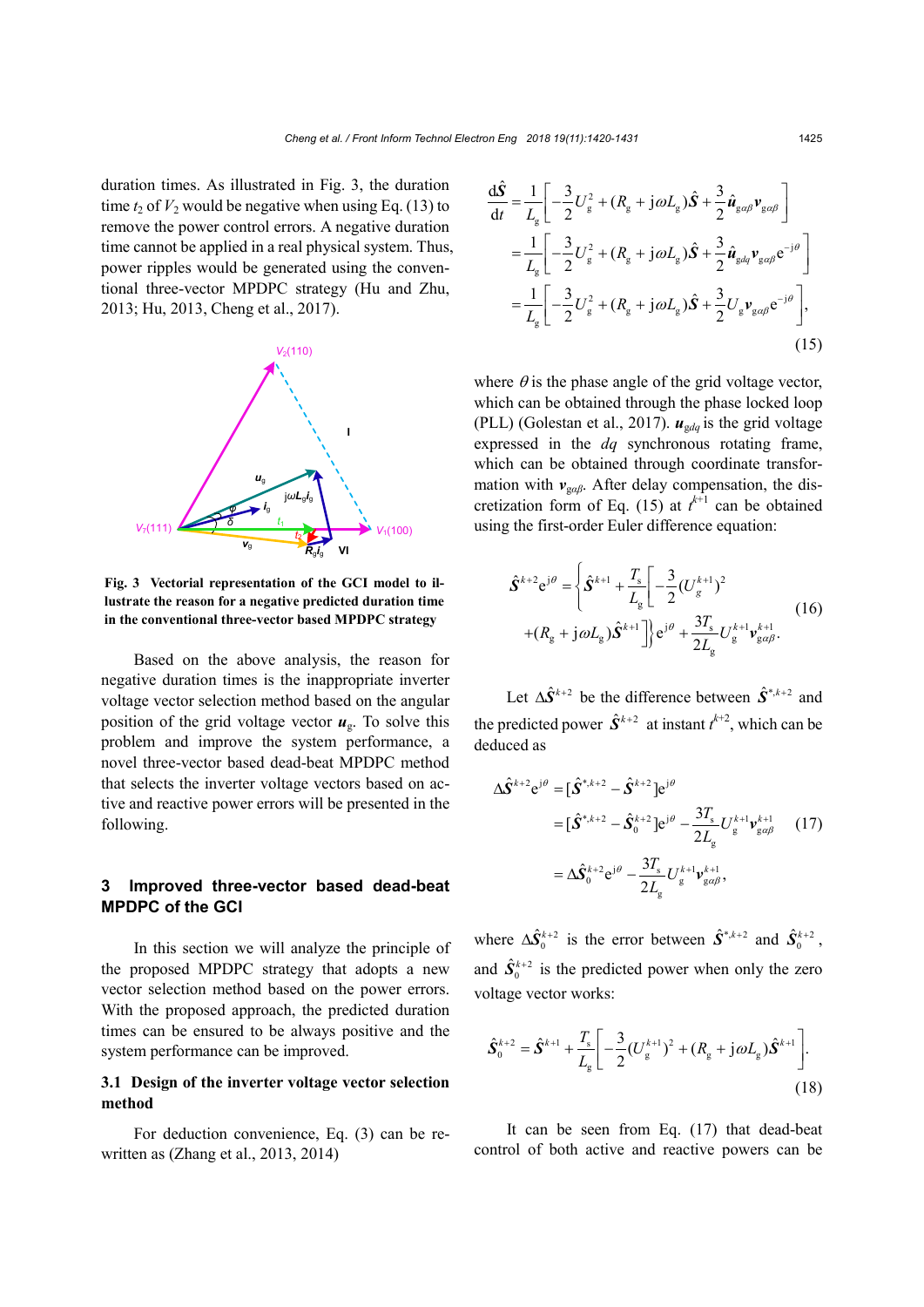obtained if  $\Delta \hat{S}^{k+2}$  equals zero, which means that an appropriate equivalent inverter voltage vector  $v_{\text{gap}}^{k+1}$ needs to be implemented to counteract  $\Delta \hat{S}_0^{k+2} e^{j\theta}$ . As a result, the three inverter voltage vectors can be selected based on the position of  $\Delta \hat{S}_0^{k+2} e^{j\theta}$ . In fact, as can be seen in Eq. (17) by setting  $\Delta \hat{S}^{k+2}$  to zero, the position of  $\Delta \hat{S}_0^{k+2} e^{j\theta}$  is the same as the position of the required  $v_{\text{gap}}^{k+1}$ . After selecting the three inverter voltage vectors, their duration times can also be calculated using the conventional three-vector based MPDPC strategy, as given in Eq. (13).

As shown in Fig. 4, when  $\Delta \hat{S}_0^{k+2} e^{j\theta}$  locates at sector I,  $V_1$  and  $V_2$  are selected as the active voltage vectors and  $V_7$  is selected as the zero voltage vector. Note that any vector that lies within sector I can be represented by a linear combination of  $V_1$ ,  $V_2$ , and  $V_7$ :

$$
\Delta \hat{\mathbf{S}}^{k+2} \mathbf{e}^{j\theta} = k_1 V_1 + k_2 V_2, \qquad (19)
$$

where

$$
\begin{cases}\nk_1 = \frac{3t_1}{2L_g} U_g^{k+1}, \\
k_2 = \frac{3t_2}{2L_g} U_g^{k+1}.\n\end{cases}
$$
\n(20)



**Fig. 4 Selecting inverter voltage vectors based on the position of**  $\Delta \hat{\mathbf{S}}_0^{k+2} e^{j\theta}$ 

Fig. 4 shows that both  $k_1$  and  $k_2$  are positive. Then  $t_1$  and  $t_2$  are positive according to Eq. (20). Thus, the proposed inverter voltage vector selection method for three-vector based MPDPC can ensure a positive predicted duration time all the time. The voltage vector selection results in other sectors can be referenced in Table 1.

# **3.2 Drive signal generation**

Like the conventional three-vector based MPDPC strategy (Larrinaga et al., 2007), the drive signals are arranged into a symmetrical 3+3 pattern. The whole duty cycle is divided equally into two parts. Drive signals in the two parts are symmetrical in sector I (Fig. 5). The last inverter voltage vector in the first half is the same as the first inverter voltage vector in the second half, and the switching losses can be decreased. Moreover, a constant switching frequency can be obtained, and this is beneficial to the design of ac side filters.



**Fig. 5 Symmetrical 3+3 pulse patterns of the threevector based MPDPC strategy (sector I): (a) pulse patterns in sector I; (b) power variations**

Fig. 6 shows the control diagram of the improved three-vector based dead-beat MPDPC strategy. Grid voltages  $u_{\text{gabc}}^k$  and currents  $\dot{t}_{\text{gabc}}^k$  are sampled by voltage and current transducers respectively, based on which the apparent power  $S^k$  at instant  $t^k$  can be calculated. PLL is adopted to obtain the phase angle  $\theta$  of the grid voltage vector. After predicting the active



**Fig. 6 The control diagram of the improved three-vector based dead-beat MPDPC strategy**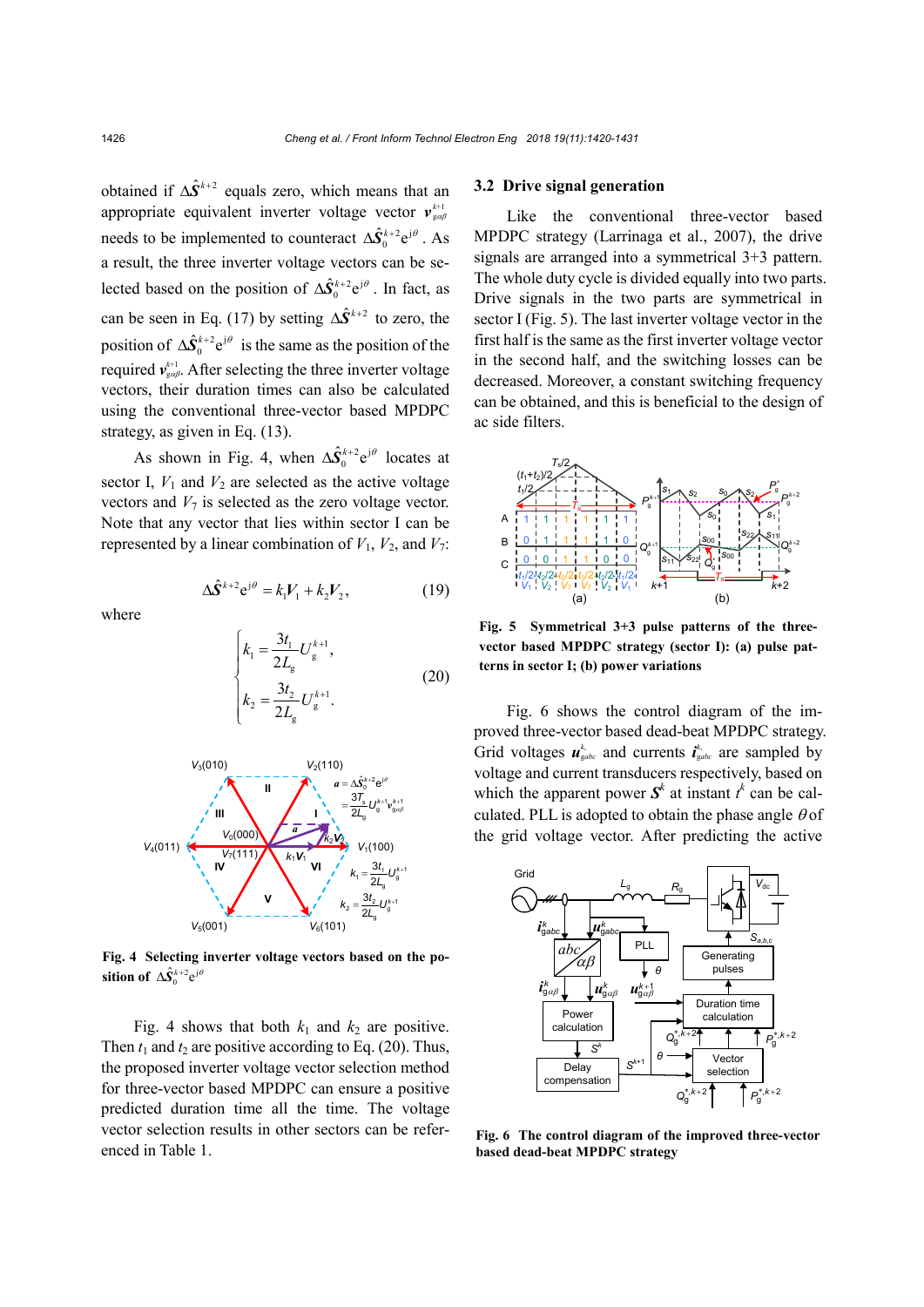power  $P_{g}^{k+1}$  and reactive power  $Q_{g}^{k+1}$  at  $t^{k+1}$ , the control delay can be compensated. Based on power errors between the reference values ( $P_s^{*,k+2}$  and  $Q_s^{*,k+2}$ ) and the predicted power values  $S^{k+1}$ , two adjacent active inverter voltage vectors and one zero voltage vector can be selected from Table 1, whose duration times can be calculated using Eq. (13). Drive signals can be generated and arranged into symmetrical 3+3 patterns to control the on and off states of insulated gate bipolar transistors (IGBTs). Thus, the dead-beat control of both active and reactive powers can be realized.

## **4 Experimental validation**

Fig. 7 shows the 1 kW GCI experiment platform. The control algorithm is executed in TMS320F2812. The DC-link voltage is 280 V, which can be obtained from a dc power supply. Three line inductors are used to filter the line currents with the inductance value of 6 mH. The voltage and current transducers are used to obtain the grid voltages and currents. Then DSP executes the conventional or improved MPDPC strategies, and outputs the pulse width modulation (PWM) signals. A Semikron IGBT driver circuit (SKHI 61 R) is used to generate the drive signals for the IGBTs based on the PWM signals from the DSP. The sampling frequency is 10 kHz. A YOKOGAWA DL750 oscilloscope is used to acquire the experimental waveforms. Detailed parameters of the experimental system are listed in Table 2.

### **4.1 Steady-state performance**

Fig. 8 compares the steady-state performances of the conventional and improved three-vector based MPDPC strategies. The active power generated into the power grid is set to 1000 W and the reactive power to 0 var. Both the conventional and improved threevector based MPDPC strategies show excellent steady-state performance. However, at the end of every sector, the predicted duration times of the selected active inverter voltage vectors turn out to be negative when using the conventional MPDPC strategy (Fig. 9a). The reason for the negative duration time has been analyzed in Section 2. Because of the negative duration time, active power ripples of  $\pm 23$  W and reactive power ripples of  $\pm 45$  var are generated (Table 3). Moreover, the grid currents contain ripples when negative duration times appear.



**Fig. 7 The 1 kW GCI experiment platform**

**Table 2 Parameters of the 1 kW GCI system**

| Parameter          | Value          |  |
|--------------------|----------------|--|
| Grid voltage*      | 156V           |  |
| Rated power        | $1 \text{ kW}$ |  |
| Rated frequency    | $50$ Hz        |  |
| Line inductance    | 6mH            |  |
| DC link voltage    | 280 V          |  |
| Sampling frequency | $10$ kHz       |  |

\* RMS of phase-to-phase voltage



**Fig. 8 Comparisons between steady-state responses of the conventional and proposed three-vector based MPDPC strategies with active power equal to 1000 W and reactive power equal to 0 var: (a) conventional three-vector based MPDPC strategy; (b) improved threevector based MPDPC strategy**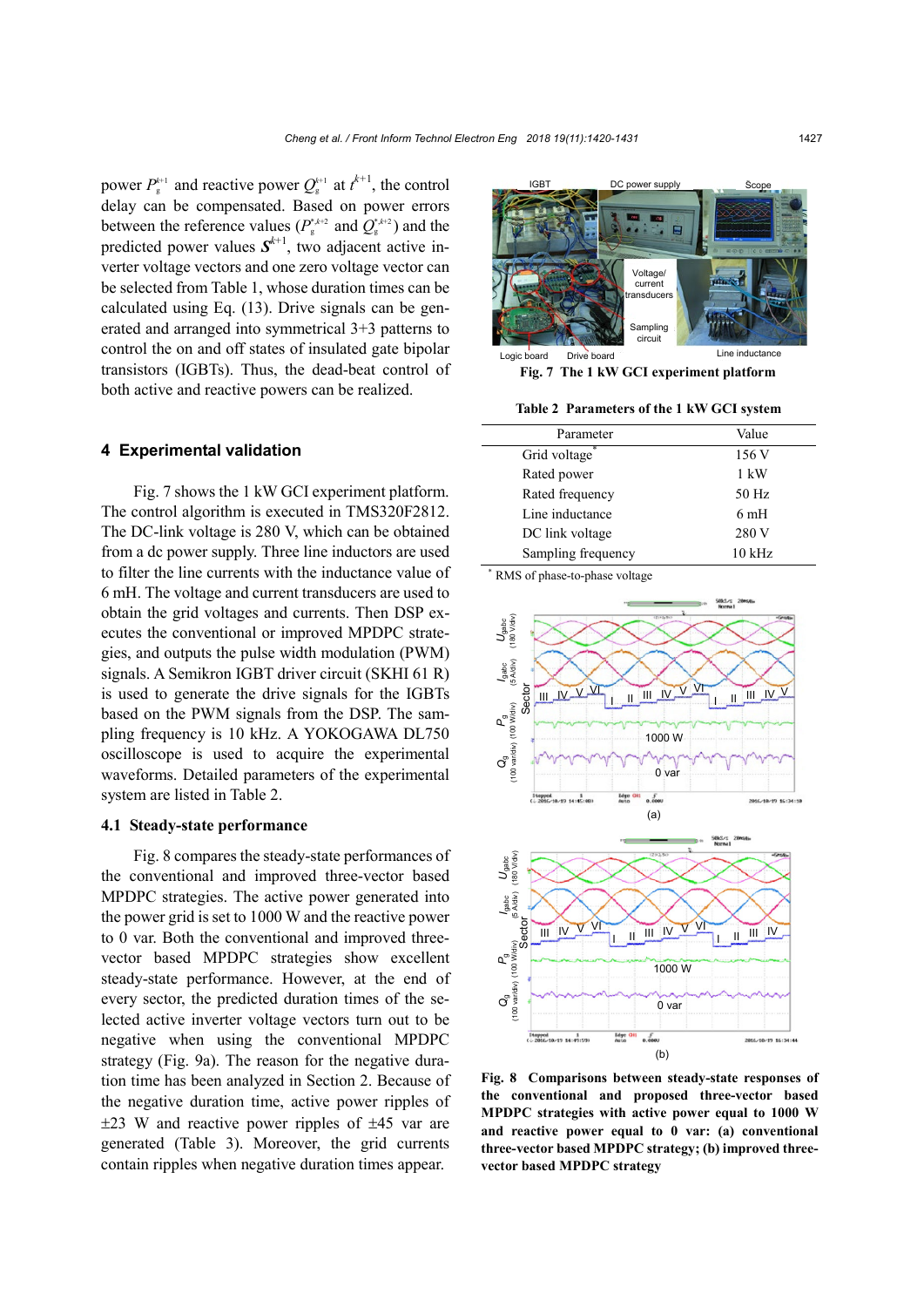|                                  | Value                        |                          |  |
|----------------------------------|------------------------------|--------------------------|--|
| Parameter                        | Conventional<br><b>MPDPC</b> | Improved<br><b>MPDPC</b> |  |
| Fluctuation of $P_{\rm g}$ (W)   | $\pm 23$                     | ±11                      |  |
| Fluctuation of $Q_{\rm g}$ (var) | ±45                          | $\pm 1.5$                |  |
| Execution time $(\mu s)$         | 38.5                         | 41.2                     |  |
| THD of currents                  | 5.61%                        | 5.00%                    |  |

**Table 3 Power fluctuations and execution times of different MPDPC strategies**

Fig. 8b shows the steady-state performance of the improved three-vector based MPDPC strategy, where the three inverter voltage vectors are selected based on the power errors instead of the angular position of the grid voltage vector. The active and reactive power ripples can be removed and the steadystate performance can be further improved with the active and reactive power fluctuations decreased to  $\pm$ 11 W and  $\pm$ 15 var, respectively (Table 3). The selected active vectors' duration times are positive all the time (Fig. 9b). The grid current curves become smoother using the improved three-vector based MPDPC strategy as the power ripples are removed.

Fig. 10 shows the fast Fourier transform (FFT) analysis results of grid currents using the conventional and improved three-vector based MPDPC strategies. The total harmonic distortion (THD) of the grid currents using the conventional three-vector based MPDPC is 5.61%. The improved three-vector



**Fig. 9 Predicted duration times of the selected active inverter voltage vectors using the conventional threevector based MPDPC strategy (a) and the improved three-vector based MPDPC strategy (b)**

based MPDPC strategy has better grid current qualities of 5.00% THD since the current glitches are removed. Detailed results of FFT analysis of the currents obtained using the conventional and improved MPDPC strategies are listed in Table 4. The amplitudes of harmonic order currents in the improved MPDPC strategy are smaller than those in the conventional MPDPC strategy in most cases. Moreover, both the conventional and improved three-vector based MPDPC strategies lead to a constant switching frequency with the harmonic current components concentrating at around 10 kHz. This would simplify the design process of ac side filters.



**Fig. 10 Current harmonic analysis: (a) conventional three-vector based MPDPC strategy; (b) improved threevector based MPDPC strategy**

Table 3 also gives the execution times of different MPDPC strategies in DSP. The conventional three-vector based MPDPC strategy needs 38.5 μs to run the whole interrupt routine. The improved threevector based MPDPC strategy needs a little longer execution time of 41.2 μs since additional inverter voltage vector selection algorithms based on power errors are needed.

#### **4.2 Dynamic responses**

Fig. 11 gives the dynamic responses of different MPDPC strategies when the active power steps from 500 to 1000 W while the reactive power remains at 0 var. Fig. 12 shows the dynamic responses of the different MPDPC strategies when the reactive power steps from 0 to 500 var while the active power remains at 500 W. The dynamic responses of both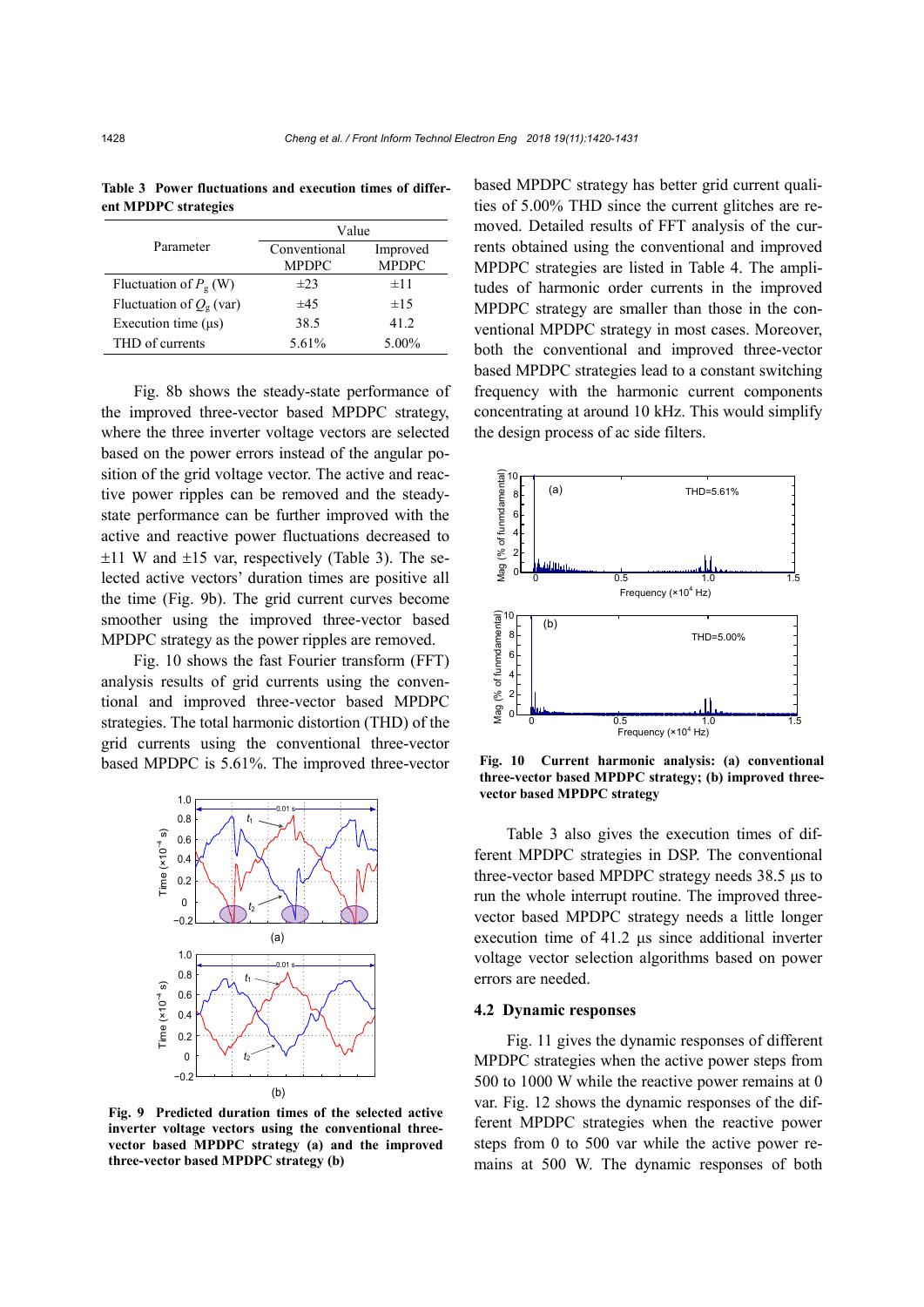strategies are given within 2 ms when either active or reactive power changes, which is the most outstanding feature of predictive control. The experiment verifies that the improved three-vector based MPDPC

strategy still has the merit of fast dynamic response. Moreover, the active and reactive powers are well decoupled. The change of the active power will not influence the reactive power, and vice versa.

| Harmonic<br>order | THD in the current |              | Harmonic | THD in the current |              |
|-------------------|--------------------|--------------|----------|--------------------|--------------|
|                   | Conventional       | Improved     | order    | Conventional       | Improved     |
|                   | <b>MPDPC</b>       | <b>MPDPC</b> |          | <b>MPDPC</b>       | <b>MPDPC</b> |
| $\mathfrak{D}$    | $0.92\%$           | $0.68\%$     | 12       | 0.12%              | $0.10\%$     |
| 3                 | $0.45\%$           | $0.41\%$     | 13       | 0.98%              | $0.21\%$     |
| 4                 | $0.88\%$           | $0.49\%$     | 14       | 0.29%              | 0.15%        |
| 5                 | $1.37\%$           | $1.22\%$     | 15       | 0.78%              | $0.72\%$     |
| 6                 | $0.32\%$           | 0.12%        | 16       | $0.30\%$           | 0.40%        |
|                   | $0.78\%$           | $0.38\%$     | 17       | 0.67%              | $0.36\%$     |
| 8                 | $0.44\%$           | $0.55\%$     | 18       | $0.07\%$           | 0.20%        |
| 9                 | $0.30\%$           | $0.10\%$     | 19       | 1.13%              | 0.25%        |
| 10                | $0.47\%$           | $0.31\%$     | 20       | 0.31%              | 0.12%        |
| 11                | 0.63%              | $0.56\%$     | 21       | 0.18%              | 0.16%        |

**Table 4 Comparison of current harmonics between the two MPDPC strategies**

THD: total harmonic distortion



**Fig. 11 Comparisons between dynamic responses of different MPDPC strategies with active power stepping from 500 to 1000 W while reactive power kept constant at 0 var: (a) conventional three-vector based MPDPC strategy; (b) improved three-vector based MPDPC strategy**



**Fig. 12 Comparisons between dynamic responses of different MPDPC strategy with reactive power stepping from 0 to 500 var while active power kept constant at 500 W: (a) conventional three-vector based MPDPC strategy; (b) improved three-vector based MPDPC strategy**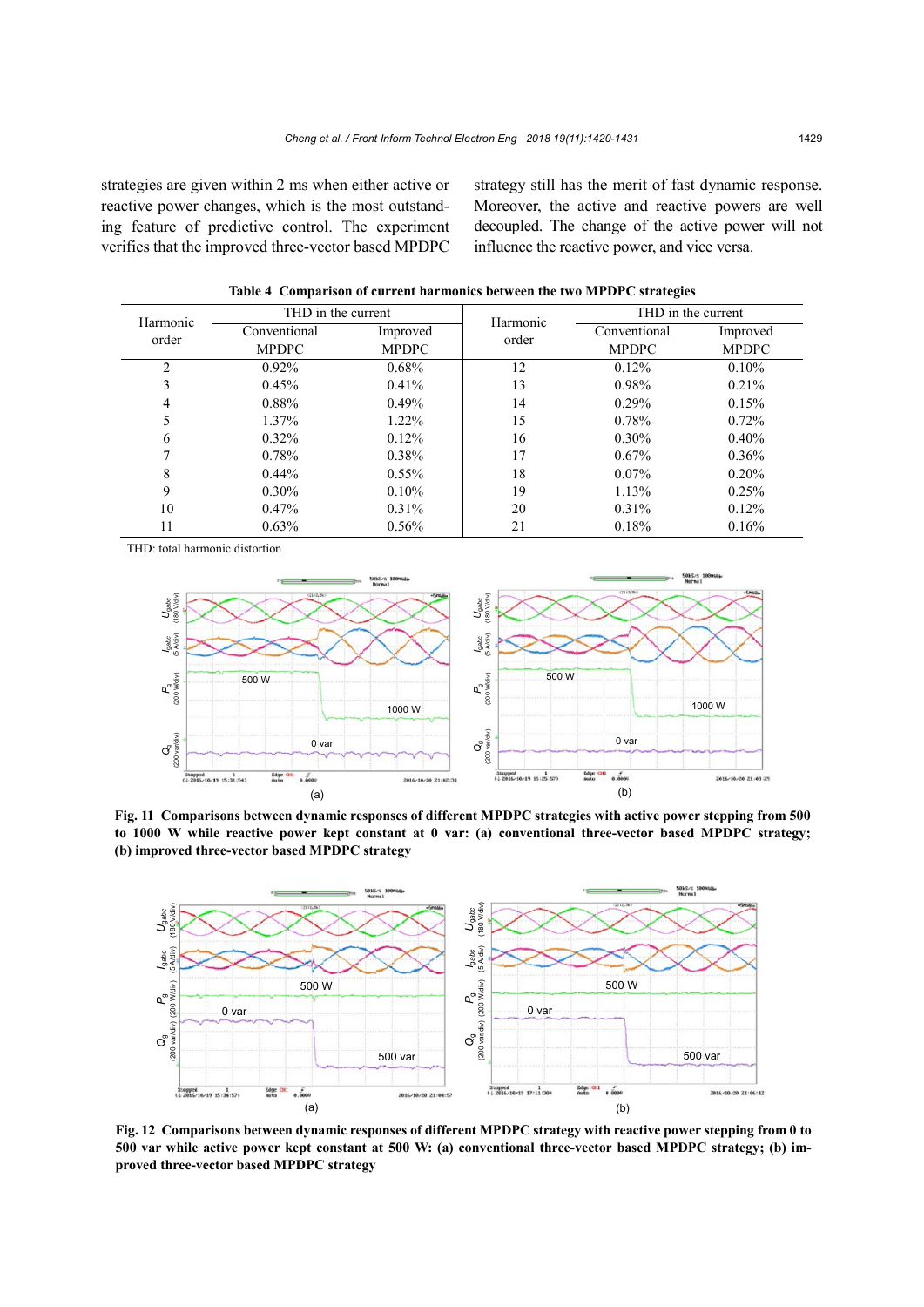# **5 Conclusions**

In this paper we present an improved threevector based dead-beat MPDPC strategy for the threephase GCI. Unlike the conventional three-vector MPDPC strategy, the proposed one selects the inverter voltage vectors based on power errors rather than the grid voltage vector position. Thus, the predicted duration times can be ensured to be positive. The proposed three-vector dead-beat MPDPC strategy has the following advantages:

1. Two adjacent active inverter voltage vectors plus one zero inverter voltage vector are applied during every duty cycle, so the switching frequency is kept constant, which simplifies the design process of ac side filters.

2. The proposed method of selecting the inverter voltage vectors based on active and reactive power errors can eliminate power ripples and further improve the steady-state performance.

3. The iterative computation process in the conventional predictive control strategy is avoided. Thus, the execution time can be decreased, and less calculation capacity of the DSP is demanded.

4. Dynamic responses of the improved threevector based dead-beat MPDPC strategy are still fast.

# **References**

- Aguilera RP, Quevedo DE, Vazquez S, et al., 2013. Generalized predictive direct power control for AC/DC converters. Proc IEEE ECCE Asia Downunder, p.1215-1220. https://doi.org/10.1109/ECCE-Asia.2013.6579263
- Blasko V, Kaura V, 1997. A new mathematical model and control of a three-phase AC-DC voltage source converter. *IEEE Trans Power Electron*, 12(1):116-123. https:// doi.org/10.1109/63.554176
- Chen X, Zhang Y, Wang SS, et al., 2017. Impedance-phased dynamic control method for grid-connected inverters in a weak grid. *IEEE Trans Power Electron*, 32(1):274-283. https://doi.org/10.1109/TPEL.2016.2533563
- Cheng CW, Nian H, Wang XH, et al., 2017. Dead-beat predictive direct power control of voltage source inverters with optimized switching patterns. *IET Power Electron*, 10(12):1438-1451.

https://doi.org/10.1049/iet-pel.2016.0869

Choi DK, Lee KB, 2015. Dynamic performance improvement of AC/DC converter using model predictive direct power control with finite control set. *IEEE Trans Ind Electron*, 62(2):757-767.

https://doi.org/10.1109/TIE.2014.2352214

Cortes P, Rodriguez J, Quevedo DE, et al., 2008a. Predictive current control strategy with imposed load current spectrum. *IEEE Trans Power Electron*, 23(2):612-618. https://doi.org/10.1109/TPEL.2007.915605

- Cortes P, Rodriguez J, Antoniewicz P, et al., 2008b. Direct power control of an AFE using predictive control. *IEEE Trans Power Electron*, 23(5):2516-2523. https://doi.org/10.1109/TPEL.2008.2002065
- Dekka A, Wu B, Yaramasu V, et al., 2017. Model predictive control with common-mode voltage injection for modular multilevel converter. *IEEE Trans Power Electron*, 32(3): 1767-1778.

https://doi.org/10.1109/TPEL.2016.2558579

- Fang H, Zhang ZB, Feng XY, et al., 2016. Ripple-reduced model predictive direct power control for active front-end power converters with extended switching vectors and time-optimised control. *IET Power Electron*, 9(9):1914- 1923. https://doi.org/10.1049/iet-pel.2015.0857
- Golestan S, Guerrero JR, Vasquez JC, 2017. Three-phase PLLs: a review of recent advances. *IEEE Trans Power Electron*, 32(3):1894-1907. http://dx.doi.org/10.1109/TPEL.2016.2565642
- Hu JB, 2013. Improved dead-beat predictive DPC strategy of grid-connected dc-ac converters with switching loss minimization and delay compensations. *IEEE Trans Ind Inform*, 9(2):728-738.

https://doi.org/10.1109/TII.2012.2223705

- Hu JB, Zhu ZQ, 2013. Improved voltage-vector sequences on dead-beat predictive direct power control of reversible three-phase grid-connected voltage-source converters. *IEEE Trans Power Electron*, 28(1):254-267. https://doi.org/10.1109/TPEL.2012.2194512
- Larrinaga SA, Vidal MAR, Oyarbide E, et al., 2007. Predictive control strategy for DC/AC converters based on direct power control. *IEEE Trans Ind Electron*, 54(3):1261- 1271. https://doi.org/10.1109/TIE.2007.893162
- Malinowiski M, 2001. Sensorless control strategies for threephase PWM rectifiers. PhD Thesis, Warsaw University of Technology, Warsaw, Poland.
- Rodriguez JR, Dixon JW, Espinoza JR, et al., 2005. PWM regenerative rectifiers: state of the art. *IEEE Trans Ind Electron*, 52(1):5-22. https://doi.org/10.1109/TIE.2004.841149
- Song ZF, Chen W, Xia CL, 2014. Predictive direct power control for three-phase grid-connected converters without sector information and voltage vector selection. *IEEE Trans Power Electron*, 29(10):5518-5531. https://doi.org/10.1109/TPEL.2013.2289982
- Vargas R, Cortes P, Ammann U, et al., 2007. Predictive control of a three-phase neutral-point-clamped inverter. *IEEE Trans Ind Electron*, 54(5):2697-2705. https://doi.org/10.1109/TIE.2007.899854
- Vazquez S, Marquez A, Aguilera R, et al., 2015. Predictive optimal switching sequence direct power control for gridconnected power converters. *IEEE Trans Ind Electron*, 62(4):2010-2020.

https://doi.org/10.1109/TIE.2014.2351378